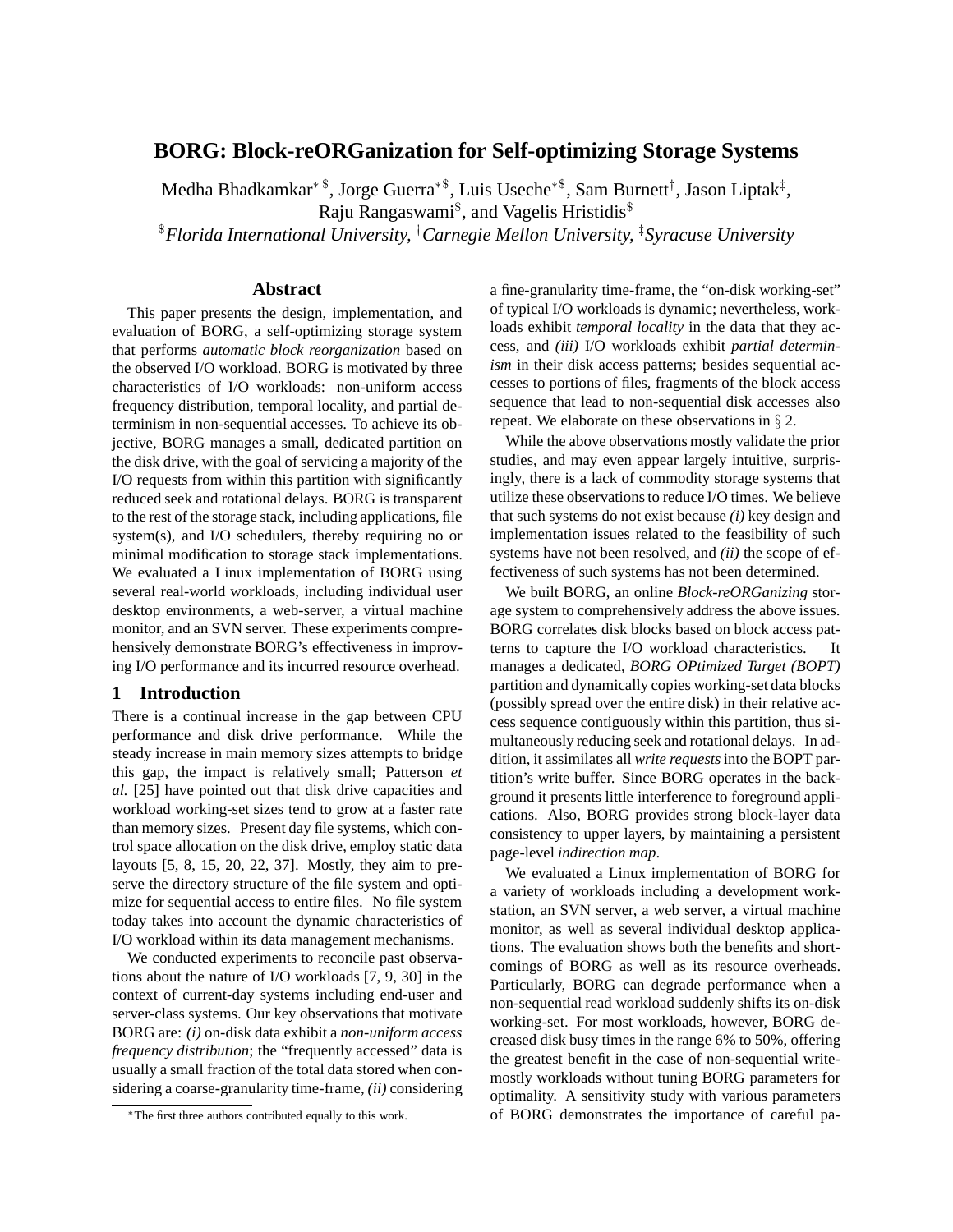| Workload   | <b>File System</b> | <b>Memory</b> |       | <b>Reads [GB]</b> |              | <b>Writes [GB]</b> | <b>File System</b> | <b>Top 20%</b> | Partial     |
|------------|--------------------|---------------|-------|-------------------|--------------|--------------------|--------------------|----------------|-------------|
| type       | size [GB]          | size [GB]     | Total | Unique            | <b>Total</b> | <b>Unique</b>      | accessed           | data access    | determinism |
| office     | 8.29               | L.5           | 6.49  | l.63              | 0.32         | 0.22               | 22.22 %            | 51.40 %        | 65.42 %     |
| developer  | 45.59              | 2.0           | 3.82  | 2.57              | 10.46        | 3.96               | 14.32 %            | 60.27 %        | 61.56 %     |
| SVN server | 2.39               | 0.5           | 0.29  | 0.17              | 0.62         | 0.18               | 14.60 %            | 45.79 %        | 50.73 %     |
| web server | 169.54             | 0.5           | 21.07 | 7.32              | 2.24         | 0.33               | 4.51 %             | 59.50 %        | 15.55 %     |

Table 1: **Summary statistics of week-long traces obtained from four different systems.**

rameter choice which can lead to even greater improvements or degrade performance in the worst case; a selfconfiguring BORG is certainly a logical and feasible direction. Memory overheads of BORG are bound within 0.25% of BOPT, but CPU overheads are higher. Fortunately, most processing can be done in the background and there is ample room for improvement.

This paper makes the following contributions: *(i)* we study the characteristics of I/O workloads and show how the findings motivate BORG (§ 2) , *(ii)* we motivate and present the detailed design and the first implementation of a disk data re-organizing system that adapts itself to changes in the I/O workload (§ 3 and § 4), *(iii)* we present the challenges faced in building such a system and our solutions to it  $(\S$  5), and *(iv)* we evaluate the system to quantify its merits and weaknesses  $(\S 6)$ .

## **2 Characteristics of I/O Workloads**

In this section, we investigate the characteristics of modern I/O workloads, specifically elaborating on those that directly motivate BORG. We collected I/O traces, downstream of an active page cache, over a one-week period from four different machines. These machines have different I/O workloads, including *office* and *developer* desktop workloads, a version control *SVN (Subversion) server*, and a *web-server*. The office and developer workloads are single-user workloads. The former workload was composed mostly of web-browsing, graph plotting with gnuplot, and several open-office applications, while the latter consisted of extensive development using emacs, gcc, and gdb, document preparation using LATEX, email, web-browsing, and updates of the operating system. The SVN server hosted document and project code-base repositories for our 6-person research group. Finally, the web-server workload mirrored the web-requests made to our department's production webserver on one of our lab machines and served 1.1 million web requests during the trace period. Key statistics for these workloads are summarized in Table 1. We define the *on-disk working-set* (henceforth also referred to simply as "working-set") of an I/O workload as the set of all unique blocks accessed in a given interval.

## **2.1 Non-uniform Access Frequency Distribution**

Researchers have pointed out that file system data have non-uniform access frequency distribution [2, 29, 39]. This was confirmed in the traces that we collected where less than 4.5-22.3% of the file system data were accessed over the duration of an entire week (shown in Table 1). We observe that the office and web server workloads are read mostly, while the developer and SVN server are write mostly. Figure 1 (top row) shows page access rankfrequency plots for the workloads; file system pages were 4KB in size, composed of 8 contiguous blocks. A uniform trend to be observed across the various workloads is that the really high frequency accesses are due write requests. However, and especially in the case of the readmostly office and web server workloads, there are a large number of read requests that occur repeatedly. In either case (read or write), the access frequencies are highly skewed. Figure 1 (middle row) depicts disk *heatmaps* created by partitioning the disk into regions and measuring accesses to each region. The heatmaps indicate that accesses, both high and low frequency ones, in most cases are spread over the entire disk area. Skewed data access frequency is further illustrated in Table 1 – the top 20% most frequently accessed blocks contributed to a substantially large (∼45-66%) percentage of the total accesses across the workloads, which are within the ranges reported by Gómez and Santonja (Figure 2(a) in [7]) for the Cello traces they examined.

Based on the above observations, it is reasonable to expect that co-locating frequently accessed data in a small area of the disk would help reduce seek times when compared to the same data being spread throughout the entire disk area. Akyurek and Salem [2] have demonstrated the performance benefits of such an optimization via a simulation study. This observation also motivates reorganizing copies of popular blocks in BORG.

## **2.2 Temporal Locality**

*Temporal locality* in I/O workloads is observed when the on-disk working-sets remain mostly static over short durations. Here, we refer to a locality of hours, days, or weeks, rather than seconds or minutes (typical of main memory accesses). For instance, a developer may work on a few projects over a period of a few weeks or months, typically resulting in her daily or weekly working sets being substantially smaller than her entire disk size. In servers, popularity of client requests result in temporal locality. A web server's top-level links tend to be accessed more frequently than content that is embedded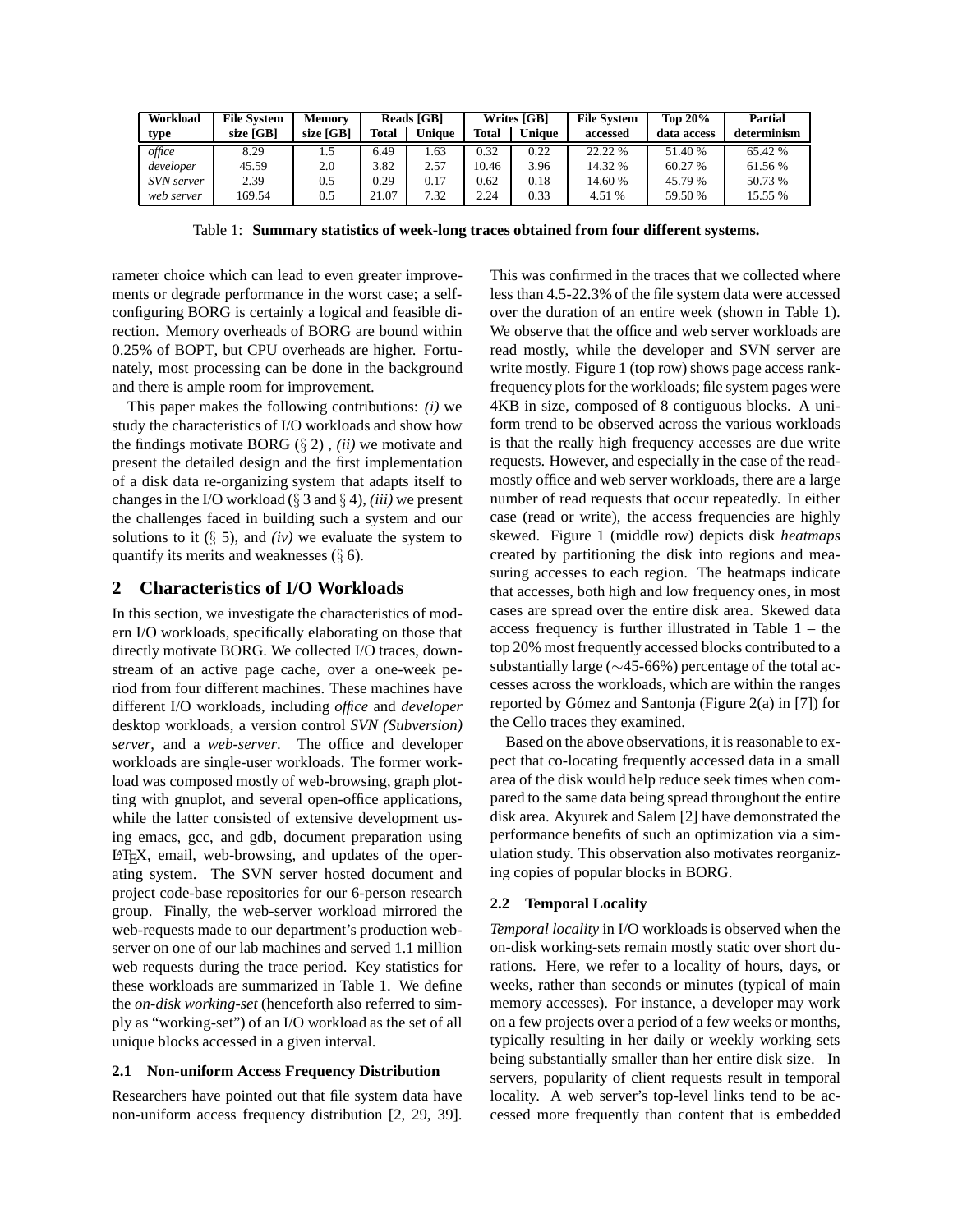

Figure 1: **Rank-frequency, heatmap, and working-set plots for week-long traces from four different systems.** *The heatmaps (middle row) depict frequency of accesses in various physical regions of the disk, each cell representing a region. Six normalized, exponentially-increasing heat levels are used in each heatmap where darker cells represent higher frequency of accesses to the region. Disk regions are mapped to cells in row-major order.*

much deeper in the web-site; an important new revision of a specific repository on an SVN server is likely to be accessed repeatedly over the initial weeks.

Figure 1 (bottom row) depicts the changes in the perday working-sets of the I/O workload. The two end-user I/O workloads and the web server workload exhibit large overlaps in the data accessed across successive days of the week-long trace with the first day of the trace. There is substantial overlap even among the top 20% most accessed data across successive days. Interestingly, these workloads do not necessarily exhibit a gradual decay in working-set overlap with day 1 as one might expect, indicating that popularity is consistent across multi-day periods. The SVN server exhibits anomalous behavior because periods of high *commit* activity degrade temporal locality (new data gets created), while periods of high *update* activity improve temporal locality.

These observations indicate that optimizing layout based on past I/O activity can improve future I/O performance for some workloads and motivates planning block reorganization based on past activity in BORG.

### **2.3 Partial Determinism**

*Partial determinism* in I/O workload occurs when certain non-sequential accesses in the block access sequence are found to repeat. A *non-sequential access* is defined by a sequence of two I/O operations that are addressed noncontiguous block addresses. It manifests in both enduser systems and servers. For instance, I/O during application start-up is largely deterministic, both in terms of the set of I/O requests and the sequence in which they are requested. Reading files related to a repeatable task such as setting up a project in an integrated development environment, compilation, linking, word-processing, etc. result in a deterministic I/O pattern. In a web-server, accessing a web-page involves accessing associated subpages, images, scripts, etc., in deterministic order.

In Table 1, we present the partial determinism for each workload calculated as the percentage of non-sequential accesses that repeat at least once during the week. The partial determinism percentages are high for the two enduser and the SVN server workloads. Further, for each of these workloads, there were a non-trivial amount of nonsequential accesses that repeated as many as 100 times. These findings suggest that there is ample scope for optimizing the repeated non-sequential access patterns.

## **3 Overview and Architecture**

BORG is motivated by the simple question: *What storage system optimizations based on workload characteristics can allow applications to utilize the disk drive more efficiently than current systems do?* This section presents the rationale behind the design decisions in BORG and its system architecture.

## **3.1 BORG Design Decisions**

#### *A Disk-based Cache.*

The operating system uses main memory to cache fre-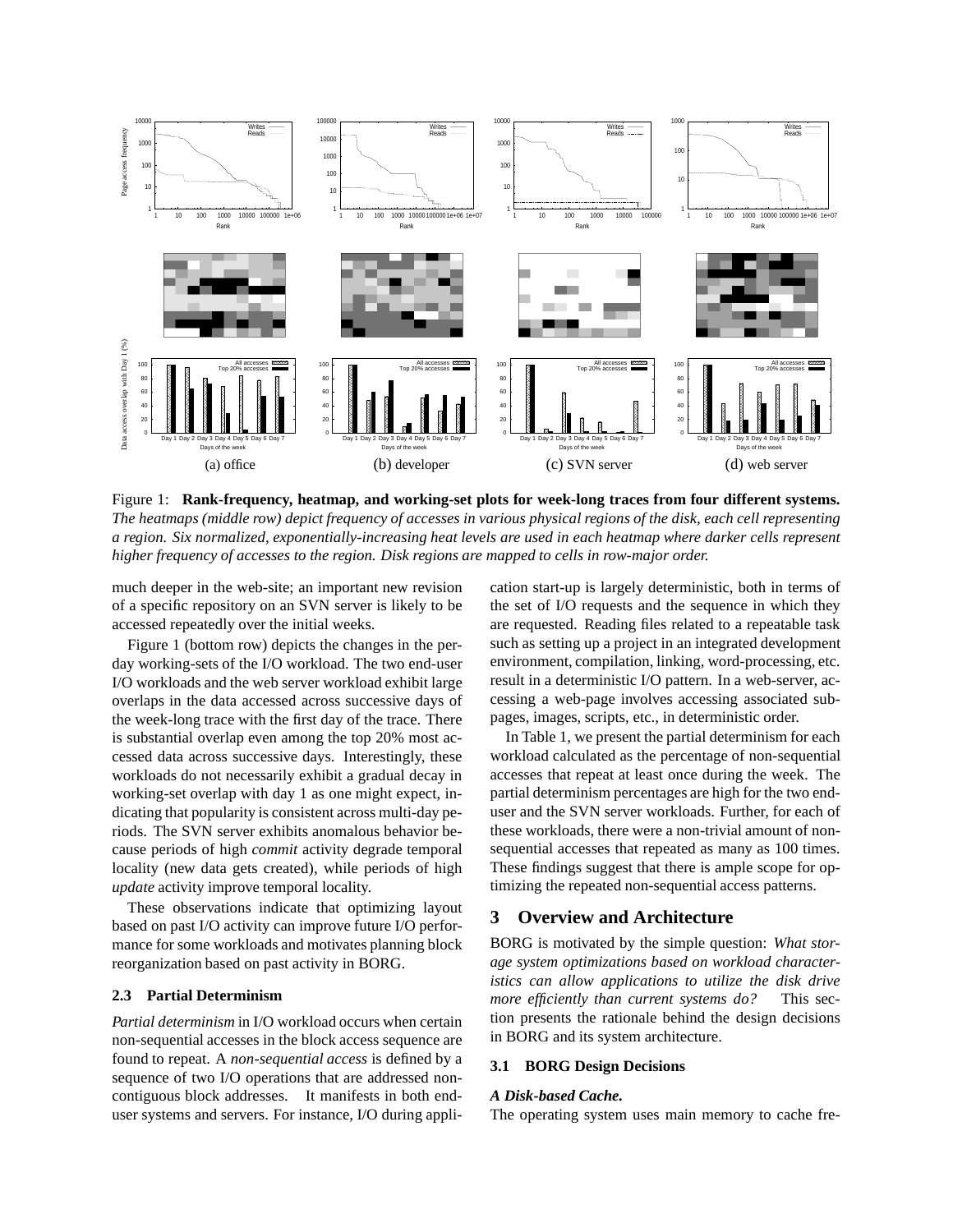quently and recently accessed file system data to reduce the number of disk accesses incurred. In any given duration of time, the effectiveness of the cache is largely dependent on the on-disk working-set of the I/O workload, and can degrade when this working-set increases beyond the size of the page cache. Storage optimizations such as prefetching [16, 24, 33] and I/O scheduling [13, 26, 27, 32] help improve disk I/O performance in such situations.

Using a disk-based cache as an extension of the main memory cache offers three complementary advantages in comparison to main memory caching alone, prefetching, and I/O scheduling. First, it is more effective as a cache (than main memory) because it offers a less expensive (and thus larger) as well as reliable caching solution, thus allowing data to be cache-resident for long periods of time. Second, the size of the disk-based cache can easily be configured by the system administrator without changing any hardware. And finally, dynamically optimizing data layout based on access patterns within a disk-based cache provides the unique ability to make originally non-sequential data accesses more sequential.

#### *A Block Layer Solution.*

A self-optimizing storage solution can be built at any layer in the storage stack (shown in Figure 2). Block level attributes of disk I/O operations are not easily obtained at the VFS or the page cache layer. While file system layer solutions can benefit from semantic knowledge of blocks, they incur a significant disadvantage in being tied to a specific file system (and perhaps even version). Device driver encapsulations (interface at P4) are incapable of capturing upper layer attributes, such as process ID and request time-stamp due to I/O scheduler reordering and loss of process context.

We contend that the block layer (interface at P3) is ideal for introducing block reorganization for several reasons. First, key temporal, block- and process- level attributes about disk accesses are available. Second, operating at the block layer makes the solution independent of the file system layer above, allowing it the flexibility to support multiple heterogeneous file systems simultaneously. Finally, new abstractions due to virtualization trends (e.g., virtual block device abstraction) as well as network-attached storage environments (SAN and NAS) can be supported in a straightforward way. In the case of SAN, BORG can reside on the client where all context for I/O operations are readily available with the underlying assumption that the SAN device's logical block address space is optimized for sequential access. In the case of NAS, the BORG layer can reside within the NAS device where I/O context is readily available. Modifying the NAS interface to include process associations within file I/O requests can complete the profile information.

#### *Using an Independent BOPT partition.*

The file system optimizes for sequential accesses to entire files, a common form of file access. However, certain workloads, including application start-up, content indexing and web-page requests, exhibit a more nonsequential, but deterministic, access behavior. It is thus possible that the same set of data can be accessed sequentially by some applications and non-sequentially by others. Further, some deterministic non-sequential accesses may only be temporary phenomenon.

Based on this observation, Akyurek and Salem [2] have argued in favor of *copying* rather than *shuffling* [29, 39] of data. Copying retains original sequential layouts so a choice of location based on the observed access pattern may be possible. Reverting back to the original layout is straightforward. Similarly, rather than permanently disturbing the sequential layout of files, BORG operates on copies of blocks placed temporarily in an independent BOPT partition, optimizing for the current common case of access for each data block.

#### **3.2 BORG Architecture**



#### Figure 2: **BORG System Architecture.**

Abstractly, BORG follows a four-stage process: 1. *profiling* application block I/O accesses,

- 2. *analyzing* I/O accesses to derive access patterns,
- 3. *planning* a modification to the data layout, and

4. *executing* the plan to reconfigure the data layout. In addition, an I/O indirection mechanism runs continuously, re-directing requests to the partition that it optimizes as required. Figure 2 presents the architecture of BORG in relation to the storage stack within the operating system. The modification to the existing storage stack is in the form of a new layer, which we term *BORG layer*, that implements three major components: the *I/O profiler*, the *BOPT reconfigurator* and the *I/O Indirector*. A secondary throttle-friendly user-space component implements the *analyzer* and the *planner* stages of BORG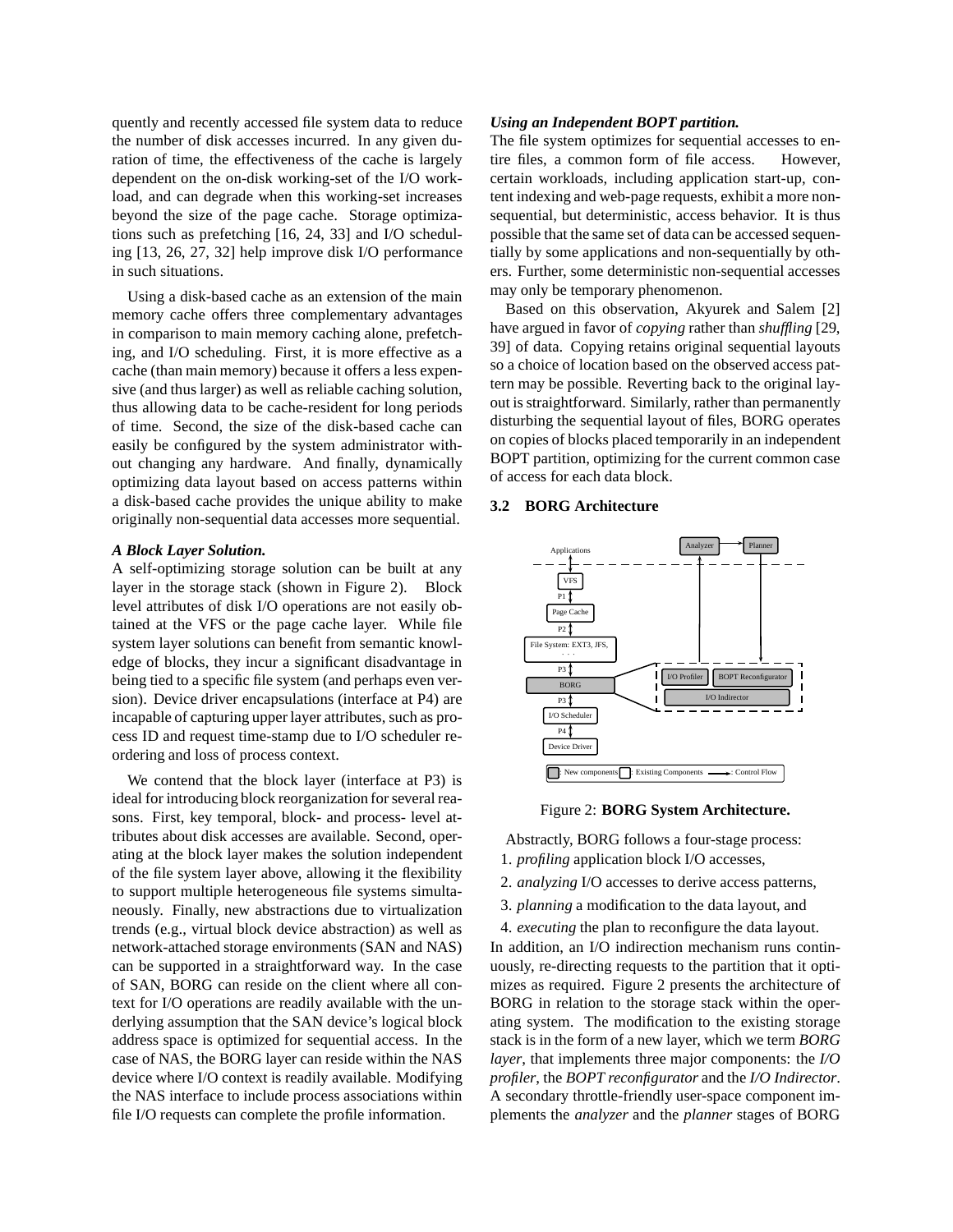and performs computation and memory-intensive tasks. While profiling and indirection are both continuous processes, the other stages run periodically and in succession culminating in a reconfiguration operation.

For the I/O profiler, we use a low-overhead kernel tool called blktrace [3]. The analyzer reads the I/O trace collected by the profiler and derives data access patterns. Subsequently, the planner uses these data access patterns and generates a new reconfiguration plan for the BOPT partition, which it communicates to the BOPT reconfigurator component. The user-space analyzer and planner components run as a low-priority process, utilizing only otherwise free system resources. Under heavy system load, the only impact to BORG is that generating the new reconfiguration plan would be delayed.

The BOPT reconfigurator is responsible for the periodic reconfiguration of the BOPT partition, per the *layout plan* specified by the planner. The reconfigurator issues low-priority disk I/Os to accomplish its task, minimizing the interference to foreground disk accesses. Finally, the I/O indirector continuously directs I/O requests either to the FS partition or the BOPT partition, based on the specifics of the request and the contents of the BOPT.

### **3.3 BOPT Space Management**



## Figure 3: **Format of the BOPT partition.** *Each entry in the Write-Buffer and Read-Cache map tables is a 3-tuple of the form (FS LBA, BOPT LBA, valid bit).*

The OPtimized Target partition (BOPT) as managed by BORG is shown in Figure 3. To reduce head movement, we suggest that the BOPT partition be created adjoining the *swap* partition if virtual memory is used. BORG partitions the BOPT into three fragments: *BORG Meta-data*, *Read-cache*, and *Write-buffer*. The Readcache and Write-buffer are further sub-divided into fixedlength segments which store both data and (valid/invalid) map entries for the segment. The in-memory indirection map (elaborated in  $\S$  4.5) maintained by BORG is a union of all the segment map entries in the BOPT. The BOPT map entries are synchronously updated each time the in-memory map information changes. Additionally, the segment map in the write-buffer contains a "valid entries counter" to track space usage in the write buffer.

| Magic number      | <b>BORG BOPT</b> partition identifier. |
|-------------------|----------------------------------------|
| BORG REOUIRE bit  | BOPT contains dirty data.              |
| <b>BOPT</b> size  | BOPT partition size.                   |
| Read-cache info   | Offset and size of the Read-cache.     |
| Write-buffer info | Offset and size of the Write-buffer.   |
| Segment size      | Fixed size of segments in the BOPT.    |
|                   |                                        |

#### Table 2: **Borg meta-data.**

Table 2 depicts the BOPT meta-data fragment. It stores key persistent information that aid in the operation of BORG. The BORG REQUIRE bit is *set* when the BOPT contains data that requires to be copied back to the FS. If set, the operating system initiates BORG at boot time to ensure consistent data accesses. The remaining meta-data information is used to correctly populate the in-memory indirection map structure during BORG initialization.

## **4 Detailed Design**

In this section, we present the design details of BORG by elaborating on its individual components.

### **4.1 I/O Profiler**

The *I/O profiler* is a data collection component that is responsible for comprehensively capturing all disk I/O activity. The I/O profiler generates an *I/O trace* that includes the temporal (timestamp of the request), process (process ID and executable) and the block-level (address range and read/write mode) attributes. We use the **Q** events reported by blktrace [3], which capture the I/O requests queued at the block layer. These include all requests as issued by the file system(s), including any journaling and/or page destageing mechanisms. We defer further details to the blktrace work [3].

#### **4.2 Analyzer**

The *analyzer* is responsible for summarizing the disk I/O workload. It first splits the I/O trace obtained from the profiler into multiple I/O traces, one per process. Each process trace is used to build a directed *process access graph*  $G_i(V_i, E_i)$ , where vertices represent LBA ranges and edges a temporal dependency (correlation) between two LBA ranges. The weight on an edge between vertices  $(u, v)$  represents the frequency of accesses (reads or writes) from u to v. The *directed* and *weighted* graph representation is powerful enough to identify repeated sequences of multiple non-sequential requests.

Since multiple processes may access the same LBA, a single *master access graph* G(V, E), that captures all available correlations into a single input for the reconfiguration planner is created (illustrated in Figure 4). The complexity of the merge process increases if two vertices (either within the same graph or across graphs) have overlapping ranges. This is resolved by creating multiple vertices so that each LBA is represented in at most one range vertex. While we omit the detailed algorithm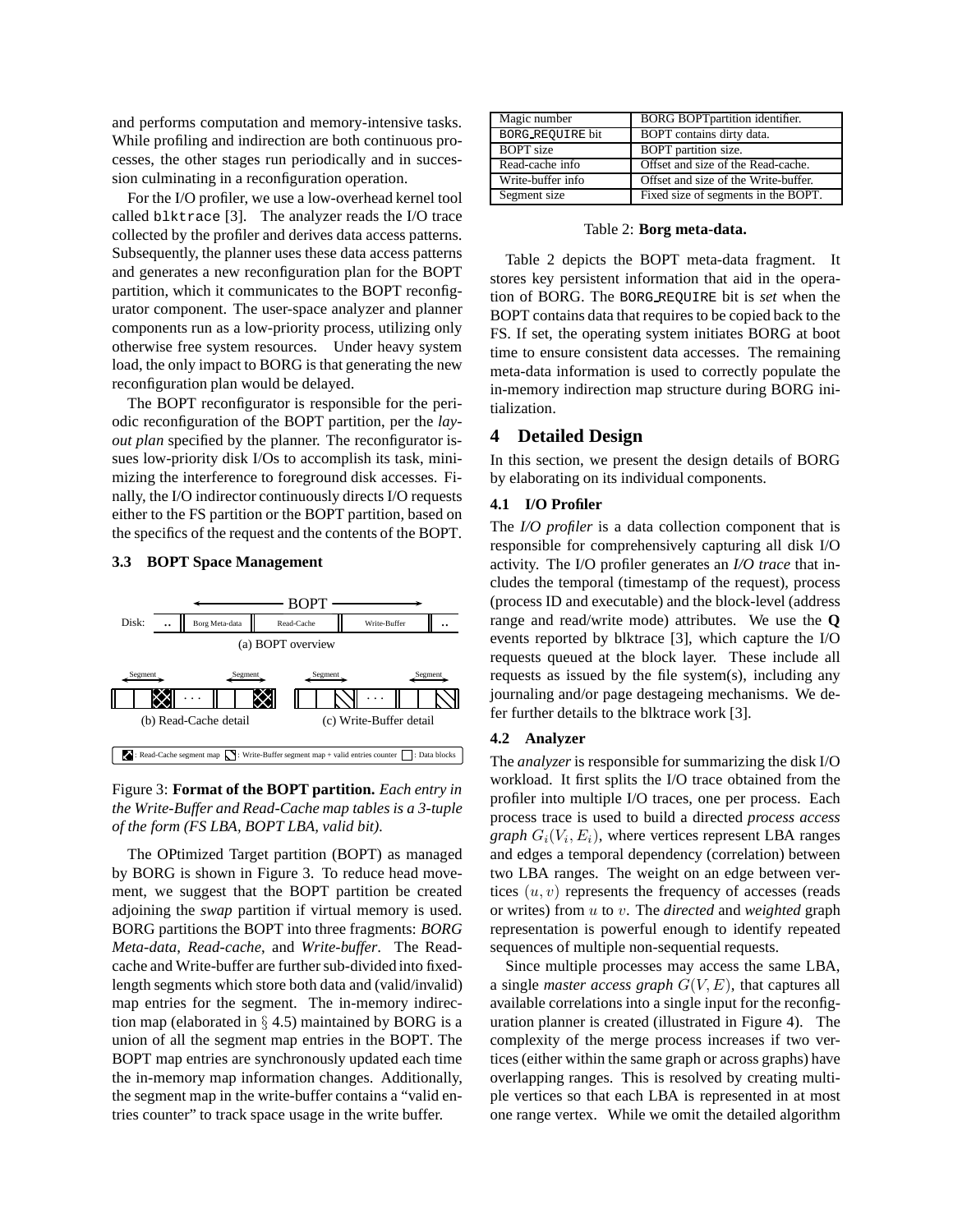

Figure 4: **Building the master access graph.** *Vertices are defined by (start LBA, size of request). Since vertices*  $r_1$  *and*  $s_1$  *have overlapping LBAs,*  $r_1$  *is split into two vertices in the master access graph, one with size 1 and the other with the overlapping*  $s_1$  *blocks, starting at LBA 1 with size 2.*

for vertex splitting and graph merging due to space constraints, we point out that we reduce the complexity of the merge algorithm by keeping the vertices sorted by their initial LBA. The total time complexity for the analyzer stage is given by  $O(n \times l)$ , where *n* is the number of vertices and  $l$  is the size (in LBA) of the largest vertex in the graph. Once the merge operation is completed, the master access graph, G, is obtained.

## **4.3 Planner**

The *planner* takes the master access graph, G, as input and determines a reconfiguration plan for the BOPT partition. It uses a greedy heuristic that starts by choosing for placement the most connected vertex,  $u$ , i.e., with the maximum sum of incoming and outgoing edges (Figure 5). Next it chooses the vertex  $v$  most connected (in one direction only, either incoming or outgoing) to  $u$ . If  $v$  lies on the outgoing edge of  $u$ , it is placed after  $u$  and if it lies on the incoming edge it is placed before. The next vertex to be placed is the one most connected to the *group*  $u \cup v$ . This process is repeated until either all the vertices in  $G$  are placed, or the read cache in the BOPT is fully occupied, or the edges connecting to the unplaced vertices in the master graph have weight below a chosen threshold. If the graph contains disconnected components, each of these are placed as separate groups. The time complexity for the planner is  $O(n \times lg(m) + n^2)$ where  $n$  is the number of vertices and  $m$  is the number of edges; finding the most connected vertex takes  $O(n \times lg(m))$  time and finding the next vertex takes  $O(n)$  time.

#### **4.4 BOPT Reconfigurator**

The *BOPT reconfigurator* implements the plan created by the planner component by performing the actual data movement to realize the new configuration of the BOPT. This task is complicated primarily because of consistency and overhead concerns. Overhead is partially addressed by issuing low-priority I/O requests for data lay-



Figure 5: **Placing the master access graph.** C *is the most connected vertex and is chosen for placement first. Next, vertex* B *is placed* after *vertex* C *since it is connected by an outgoing edge and has the highest weight of all the edges connected to* C*. Next, vertex* G is placed be fore vertex group  $C \cup B$ . The final se*quence of vertices from the lowest LBA to the highest is:*  $L = [F, H, J, A, G, C, B, E, D].$ 

out reconfiguration, making the use of a priority scheduler a prerequisite. BORG ensures block data consistency between the FS and BOPT copies of data blocks by maintaining a persistent indirection map, termed the borg map, that continuously tracks the most up-to-date location of a data block. This map is updated each time a block location changes.

The reconfigurator copies blocks in three stages; *outgoing*, where it copies all the dirty blocks that are no longer in the new plan back to the original file system (FS) location, *relocate*, where it copies blocks that have to be relocated within the BOPT, and *incoming* where it copies all the new blocks that have to be copied from the FS to the BOPT. A single data movement operation and the corresponding update on borg map entry can be considered 'atomic' since any application *write* request to the *source* LBA during data movement is put on hold until after the movement is complete and the borg map entry is updated. This ensures that an up-to-date version of data is always maintained by the file system.

#### **4.5 I/O Indirector**

The *I/O indirector* operates continuously, redirecting file system I/O requests as required. An I/O request may be composed of an arbitrary number of pages. Each page request is handled separately based on  $(i)$  number of blocks that can be satisfied from the BOPT as per the borg map entry,  $(ii)$  type of operation (read or write) and *(iii)* presence of a free page in the BOPT.

For each I/O request larger than one page, the indirector splits it into multiple per-page requests. If a mapping exists for all the pages of the I/O request in the borg map, the request is indirected to the BOPT. If no mapping exists, and the request is a read request, it is issued unchanged to the file system. If only some pages of a read I/O request are mapped and the mapped entries are clean, the entire I/O is indirected to the file system; this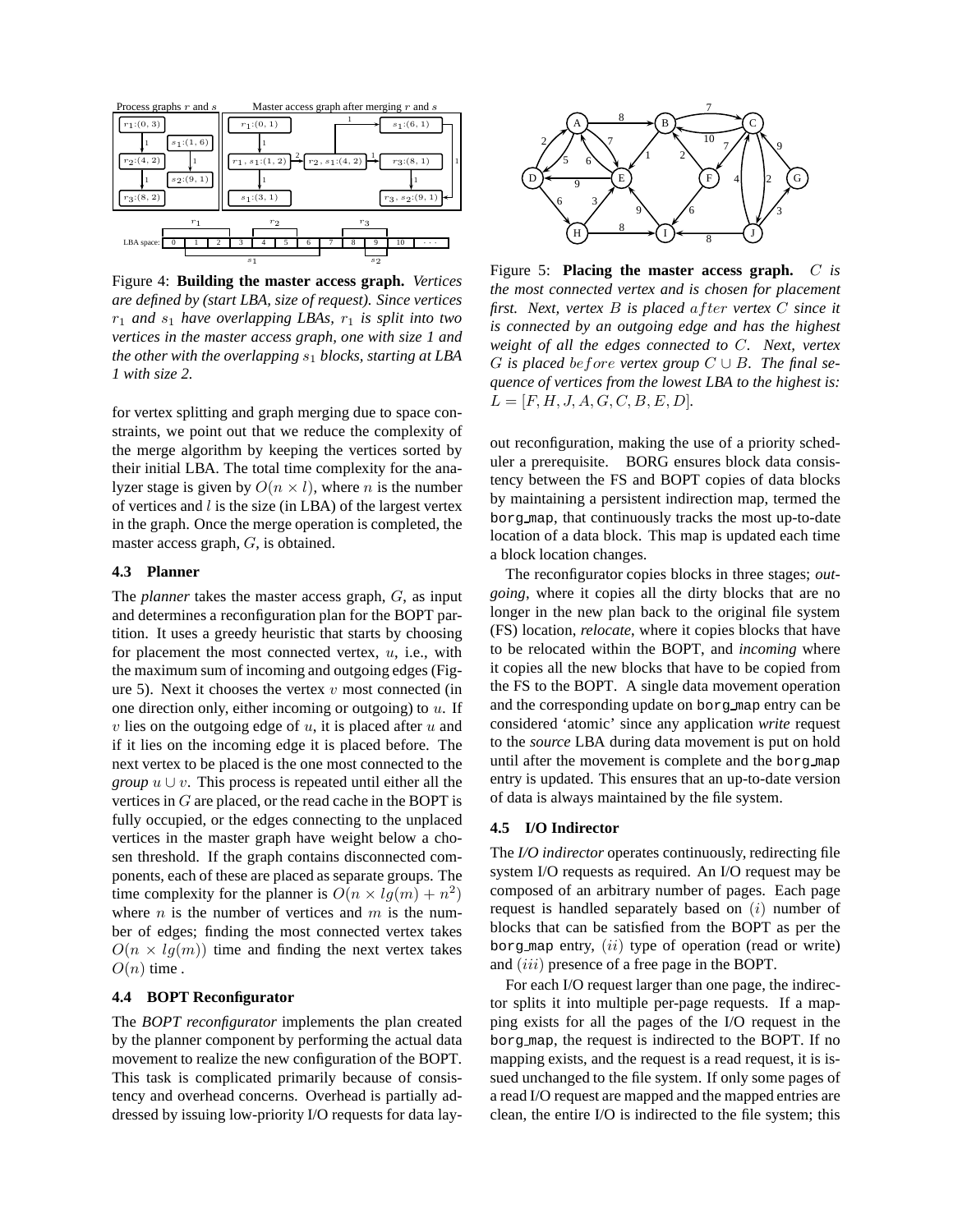optimization reduces the seek overhead incurred to serve the request partially from the BOPT and the rest from the FS. For a write request, when no mapping exists for any of the pages, the blocks are written to a *write-buffer* portion of the BOPT reserved for assimilating write requests (if space permits) along with an additional request for updating corresponding mapping entries in the borg map. For partially-mapped writes, the mapped blocks are indirected to their BOPT locations; the unmapped pages are also absorbed in the write-buffer, space permitting, otherwise these are issued to the FS.

## **4.6 Kernel Data Structures**

The persistent data structure borg map is implemented as a radix tree such that given an FS LBA, the BOPT LBA can be retrieved efficiently and vice-versa. It also maintains the *dirty* information for the BOPT LBAs. For every page of 4KB, BORG stores 4 bytes each for the forward and the reverse mapping and one dirty bit. If all the pages in the BOPT of size  $S$  GB are occupied, the worst case memory requirement is  $2 \times S$  MB (S MB for forward and reverse mapping each), and  $\frac{S}{2^5}$  MB for the dirty information. Thus, in the worst case, borg map requires memory of 0.25% of the size of the BOPT partition, an acceptable requirement for kernel-space memory.

## **5 Implementation Issues**

In this section, we discuss the particularly challenging aspects of the BORG implementation that help address data consistency and overhead.

### **5.1 Persistent Indirection Map**

Since BORG replicates popular data in the BOPT space, the system must ensure that reads are always up-todate versions of data, including after a clean shutdown or a system crash. BORG implements a persistent borg\_map, which is distributed within read-cache and write-buffer segments of the BOPT. Map entries on-disk are updated (along with their in-memory version) each time the BOPT partition is reconfigured or when a new map entry is added to accommodate a new write absorbed into the BOPT. Upon writes to an existing BOPT mapped block, its indirection entry in the in-memory copy of the reconfiguration map is marked as dirty, once the I/O is completed. To minimize overhead for BOPT writes, we chose not to maintain dirty information in the on-disk copy. Upon reboot after an unclean shut down, all entries in the persistent map are marked as dirty and future IOs to these blocks are directed to the BOPT.

### **5.2 Optimizing Reconfiguration**

Consider a set L of n LBAs,  $L_1, \dots, L_n$ , sequentially located in the BOPT space. L forms a *chain* if  $\forall L_i \in L$ , where  $L_i \neq L_n$ ,  $L_i$  has to be relocated to location  $L_i + 1$ and  $L_n$  is an outgoing block. If  $L_n$ , has to be relocated to L<sup>1</sup> within the BOPT, L forms a *cycle*. Information about chains and cycles, that occur exclusively for the relocated blocks, can be used to further optimize data movement during the reconfiguration operation. If a cycle exists, it is broken by copying the last block  $L_n$  back to the FS (if dirty) and then deleting the plan entry for that block; an additional plan entry is then created to mark this as incoming block to  $L<sub>o</sub>$ . Next, all remaining blocks belonging to the same chain/cycle are copied to their new locations in the BOPT. To do so, the reconfigurator issues all reads to the source locations in parallel; once all reads have been completed, it issues all the writes in parallel, in each case allowing the I/O scheduler to optimize the request schedule.

#### **5.3 Other Data Consistency Issues**

BORG maintains metadata at the granularity of a *page* (rather than *block*) to reduce metadata memory requirement (by 8X for Linux file systems). Consequently, the indirector must carefully handle I/O requests whose sizes are not multiples of the page-size and/or which are not page-aligned to the beginning of the target partition. We address this issue via I/O request splitting and page-wise indirection, techniques borrowed from our earlier work on EXCES [38], a block-layer extension that manages a persistent cache for reducing disk power consumption.

BORG is dynamically included in the I/O stack by substituting the make request function of the device targeted for performance optimization. While module insertion is straightforward, module removal/unload must ensure that all the data from the BOPT has been copied back to their original locations in the file system and handle foreground I/O correctly. Once again, BORG uses techniques from EXCES [38] and flushes dirty BOPT blocks to their original locations in the file system upon removal. To address race conditions caused when an application issues an I/O request to a page that is being flushed to disk, BORG stalls (via sleep) the foreground I/O operation until the specific page(s) being flushed are written to the disk.

#### **6 Evaluation**

In this section, we compare the performance of BORG with a *vanilla* system in which all the blocks are located in their original FS space under various workloads to answer the following questions.

*(i) How well does BORG perform?* We use the total disk busy time (i.e., excluding all idle periods) as the primary metric of performance. Due to BORG's optimizations, apart from the potentially improved head positioning times, the degree of merging of requests may also be increased when compared with the vanilla configuration, thus changing the request pattern itself. Thus, the more common I/O response time metric is an ill-suited choice. The total disk busy time (henceforth simply referred to as disk busy time) is also robust against the trace-replay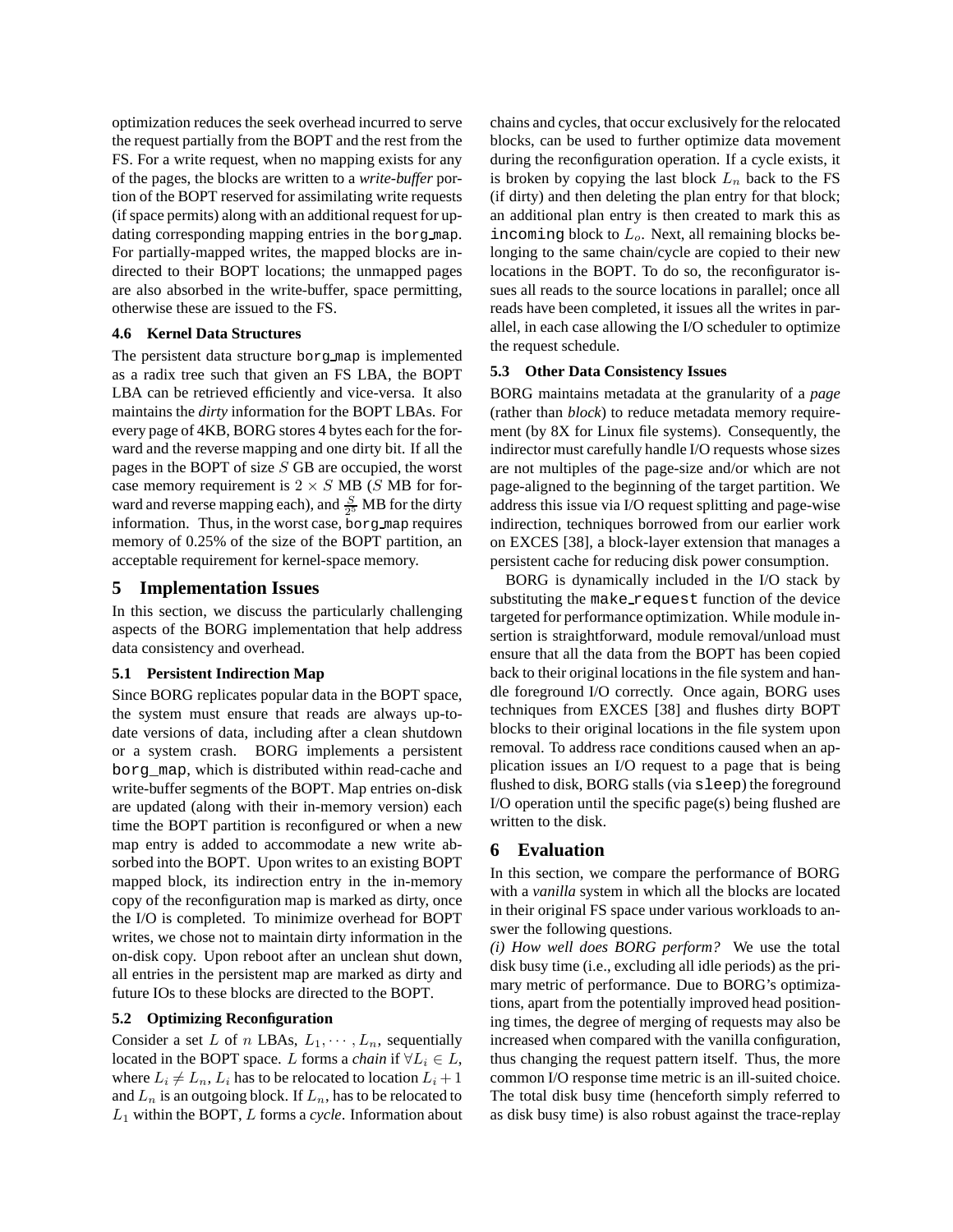| Host           | Make      | Model              | <b>RAM</b><br>(MB) | Capacity (GB)<br>FS<br><b>Total</b> |     | <b>BOPT</b> |
|----------------|-----------|--------------------|--------------------|-------------------------------------|-----|-------------|
| O <sub>1</sub> | <b>WD</b> | 2500AAKS           | 1024               | 250                                 | 46  |             |
| 02             | WD        | $360\overline{GD}$ | 1024               | 39                                  | 24  |             |
| 03             | Maxtor    | 6L020L1            | 1024               | 20                                  | 15  |             |
| O <sub>4</sub> | <b>WD</b> | 2500AAKS           | 1024               | 250                                 | 180 |             |
| 05             | Maxtor    | 6L020J1            | 1536               | 20                                  |     |             |

Table 3: **Experimental test-bed details.**

speedups we employ in some of our experiments.

*(ii) Why is BORG effective?* We would like to know if BORG performance gains are because of the sequentiality or the proximity of data (or both) in the BOPT. We use two metrics, *average seek distance* and *non-sequential accesses percentage* for this purpose. The latter is measured as  $\frac{\text{\# Seeks}}{\text{\# BlocksRead}}$ . Since non-sequential accesses are at least an order of magnitude less efficient than sequential accesses, even a small reduction in this metric may lead to substantial performance benefit.

*(iii) When is BORG not effective?* BORG can degrade the system performance for certain workloads. We evaluate BORG for varying workloads to determine in which cases it could perform worse than the vanilla system.

*(iv) How much CPU resource overhead does BORG incur?* While the upper bound on memory overhead was examined in  $\S$  4.6, the CPU resources consumed by BORG should also be within acceptable limits. We use the execution times for various stages of BORG as an approximate measure of CPU resource utilization.

*(v) How is BORG affected by its parameters?* We perform a sensitivity analysis of BORG to its parameters - reconfiguration interval, BOPT size, and BOPT write buffer fraction - to evaluate their impact on performance. **Experimental Setup.** All experiments were performed on machines running the Linux 2.6.22 kernels. We used host machines, O1 through O5, with differing hardware configurations and disk drives (Table 3). We used reiserfs for O1 and O3, and ext3 for the rest. No additional hardware was required to implement BORG.

We conducted four different sets of experiments. The first set uses week-long traces of a developer's system and a Subversion control server (SVN). The second experiment is an actual deployment of a web server that mirrors our CS department's web server. The third experiment evaluates BORG performance in a virtual machine environment. The fourth experiment evaluates the performance improvement due to BORG for application start-up events.

In each experiment, we performed 4 reconfigurations equally spaced in time; this gave us a reasonable number of phases for detailed analysis. By not choosing more favorable times such as idle disk periods based on wellknown diurnal workload cycles, we would only overestimate the overhead of BORG during reconfiguration. We further discuss the selection of this parameter in  $\S 6.5$ 



Figure 6: **Disk busy times in various phases of the SVN server trace replay.**  $R_i$  and  $N_j$  correspond to recon*figuration phase* i *and non-reconfiguration phase* j *respectively.* R<sup>3</sup> *and* R<sup>4</sup> *are beyond the* y*-axis range with values of 272 and 564 seconds respectively.*

and  $\S$  7. Finally, we use the notation  $R_i$  and  $N_j$  in various graphs to denote reconfiguration phase  $i$  and nonreconfiguration phase  $j$  respectively.

### **6.1 Trace Replay**

To evaluate BORG under realistic workloads, we conducted trace replay experiments using SVN server and developer workloads described in Table 1. For the traces and the replay, we used *blktrace* and *btreplay* respectively [3]. We used an acceleration factor of 168X that reduces the experimentation time from one week to a manageable one hour after verifying that the resultant block access sequence was unaffected. The trace-playback acceleration factor was reverted to 1X during each reconfiguration operation to accurately estimate reconfiguration overhead. Since we only measure disk busy times, the comparison between normal and reconfigurations phases remains valid despite the varying acceleration factors.

#### **6.1.1 SVN Server**

For the SVN server trace replay, we used the host O2 (Table 3). The write buffer size was set to 20% of the BOPT size. Figure 6 shows the disk busy times during different phases of the experiment. In all the reconfiguration phases the busy time with BORG is notably higher than the vanilla case. This is due to substantial head movement during reconfiguration for relocating blocks. The longest reconfiguration phase lasted approximately 10 minutes.  $R_3$  and  $R_4$  have substantially higher busy time than the previous two reconfigurations. After trace analysis, we found that while the amount of data movement was similar across the four reconfiguration instances, in the latter two phases, the I/O scheduler merge ratio and the sequential disk accesses dropped dramatically; this can be attributed to the blocks relocated within the BOPT being spread out more than in the previous reconfigurations. However, As is evident by the vanilla busy times, the foreground activity during these intervals are negligi-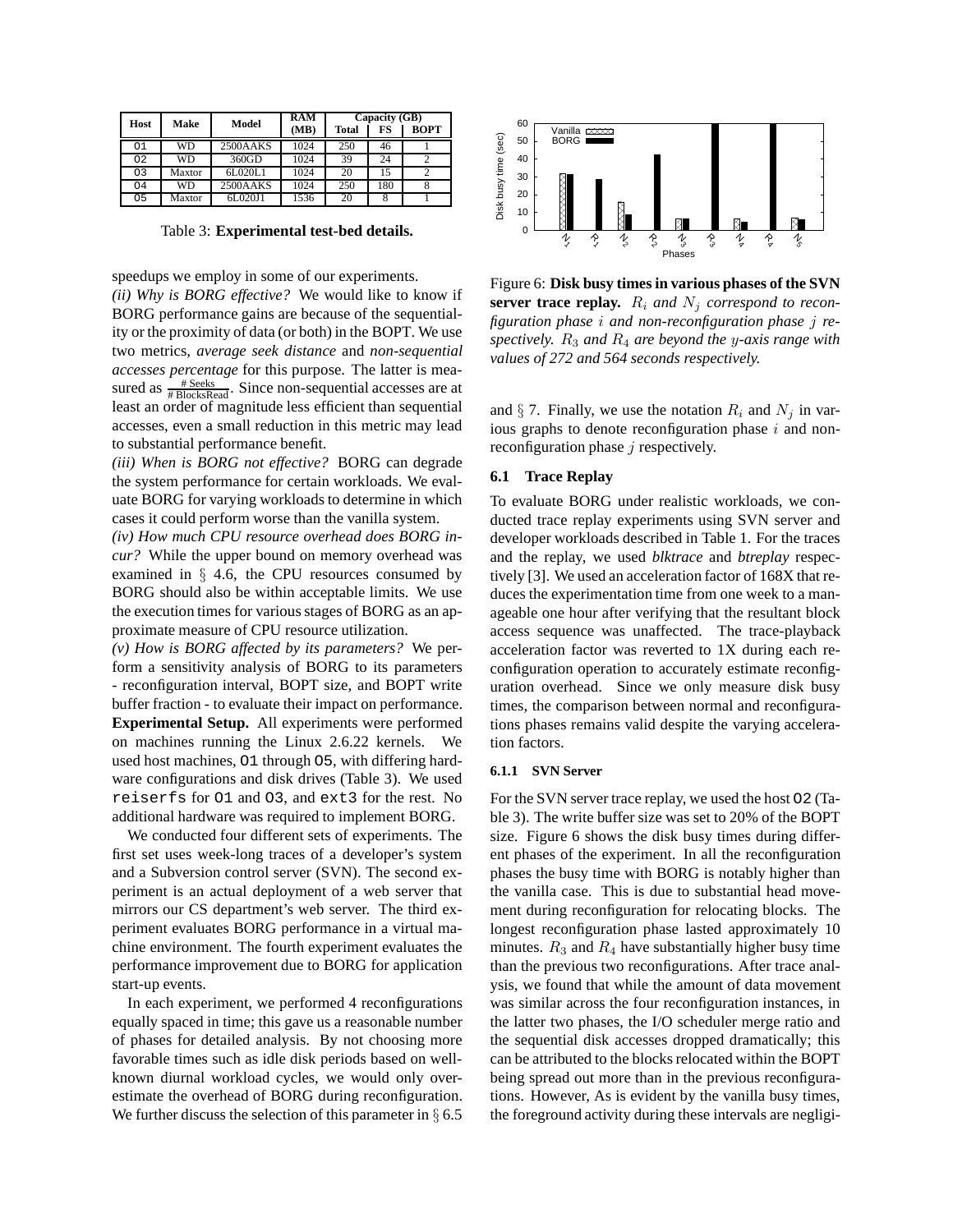

Figure 7: **Disk busy time in various phases of the developer trace replay.**

ble and thus the increased reconfiguration durations have little impact to foreground I/O.

In all the non-reconfiguration phases, each of which lasted 1.75 days approximately, BORG offers better performance for foreground I/O than the vanilla configuration. In the best case (range  $N_2$ ), BORG decreases the disk busy time by approximately 45%. This is a surprising result, since as per Figure 1(c), the working-set for this workload undergoes rapid shifts. The explanation lies in the fact that the SVN server is a writeintensive workload and the BOPT write-buffer is successful in sequentializing a rapidly changing, possibly non-sequential, write workload. Analysis of the block level traces revealed that with BORG, the non-sequential access percentage reduced from 1.70% to 1.15%, and the average seek distance reduced from 704 to 201 cylinders during the non-reconfiguration phases.

#### **6.1.2 Developer**

For the developer trace replay, we used the host O1 (Table 3) with the BOPT write buffer set to 40% of the BOPT size. Figure 7 shows the disk busy time for this experiment in various phases. With this workload, the longest measured reconfiguration phases were  $R_3$  and  $R_4$  which lasted approximately 7 minutes each. We observe reduced disk busy times (13% to 50% reductions) across the non-reconfiguration periods, except for  $N_5$ which shows an increase of 25%. Overall, the developer workload is a write-mostly workload and thus, largely conducive to BORG optimizations. Analysis of the block level traces revealed that overall, the non-sequential access percentage reduced from 3.93% to 3.30%, and the average seek distance reduced from 1203 to 782 cylinders when using BORG.

## **6.2 Web Server**

To evaluate BORG in a production server environment, we made a copy of the our Computer Science department web server on the O4 machine (see Table 3), and replayed all the web requests for a week. During this week a total of 1137234 requests to 256017 distinct files were serviced. We set BORG to reconfigure four times during this period, using an BOPT of 8GB  $\ll$  5% of the 180GB web server file system). To measure the influence of the I/O history, we conducted two sets of experiments. In the first experiment, we used all the traces gathered from the beginning of the experiment as input to the reconfigurator (*cumulative*). For the second, we only used the portion of the trace corresponding to the period since the last reconfiguration (*partial*).



Figure 8: **Disk busy time for the week long web log replay.** Borg-C *and* Borg-P *correspond to using cumulative and partial traces respectively.*

Figure 8 shows the improvements in disk busy time across various non-reconfiguration and reconfiguration phases during the experiment. For both the cumulative and partial experiments, BORG reduces disk busy time in all non-reconfiguration phases with reductions ranging from 14% to 35% for cumulative and 5% to 39% for the partial configuration, except  $N_5$  for cumulative which reported a 6% increase for cumulative due to drastic change in the last interval's workload. Disk busy times in reconfiguration phases are typically higher due to the overhead of copying data to the BOPT. Nevertheless, BORG was able to obtain overall reductions of 14% and 18% for cumulative and partial configuration. It is interesting to note that short term training yielded better results in this case, perhaps due to greater influence of short term locality.



Figure 9: **BORG overhead.** *Bars* C *and* P *represent the cumulative and partial traces experiments respectively.*  $R_i$  *indicates the* i*th reconfiguration.*

Next we examine operational overhead of BORG. Figure 9 shows the amount of time spent in each phase of the reconfiguration. With cumulative traces, the time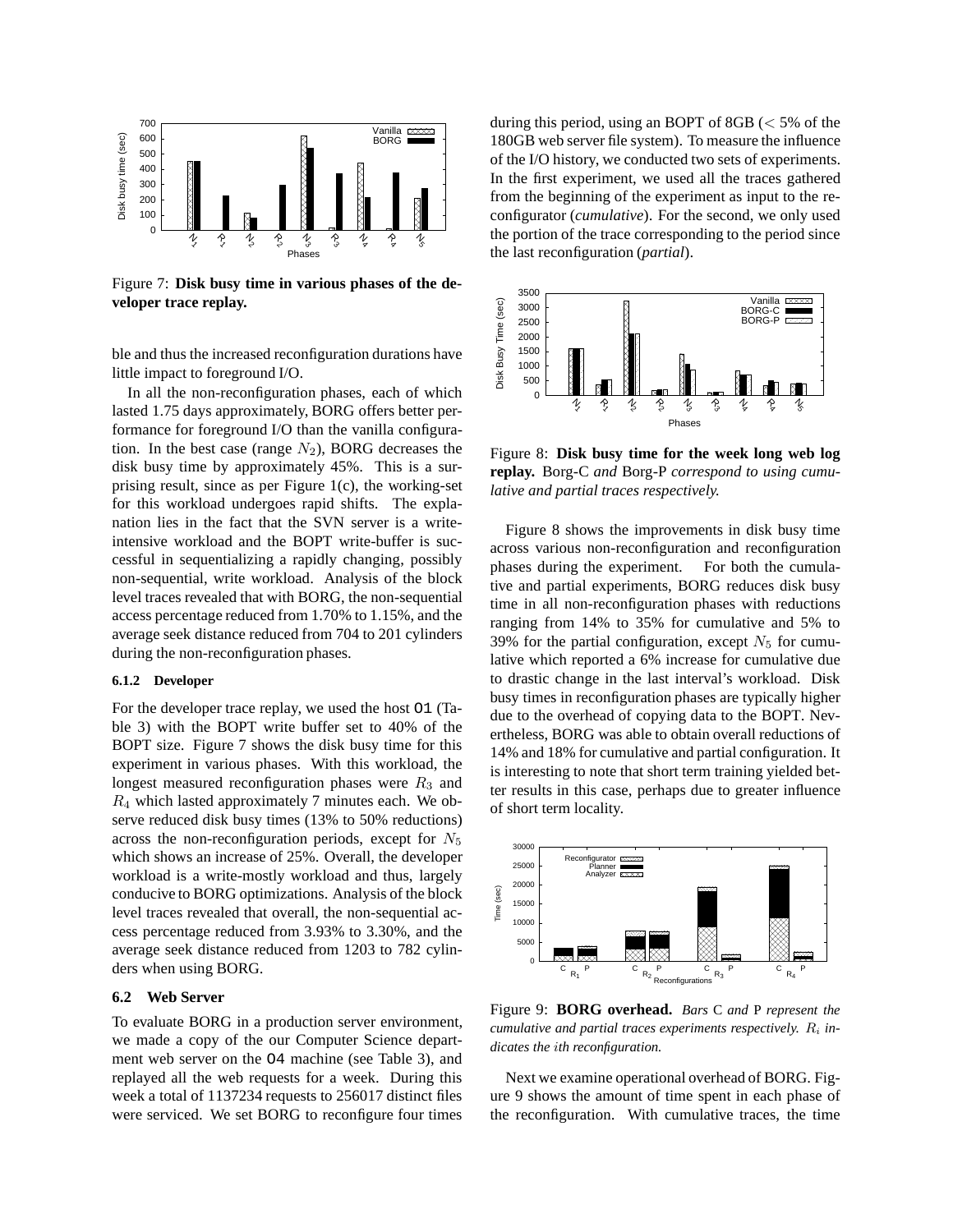required for the analyzer and planner phases increases linearly. While the planner and analyzer stages can run as low-priority tasks in the background, we must point out that the current implementation of BORG analyzer and planner stages are highly unoptimized and there is substantial room for improvement. We discuss possible improvements for both subsystems in §7. With partial traces, the time increases until the second reconfiguration, but then decreases and stays almost constant for the following ones, indicating a gradually stabilizing working-set.



Figure 10: **Differences in the reconfiguration plans.**

To explain this further, we examined the reconfiguration plan divided by the type of operation (refer to § 4.4), presented in Figure 10. We note that the size of the plan consistently increases when using cumulative traces and most of the movements correspond to page relocates, which are page movements within the BOPT itself. The story is quite different for partial traces, where we see pages not accessed in the past interval leaving the BOPT, resulting in a smaller working set in the BOPT and thereby reducing the amount of work done by the analyzer, planner, and reconfigurator stages.

## **6.3 Virtual Machines**

BORG has the potential to significantly improve the performance of virtualized environments, by co-locating multiple virtual machine (VM) localities spread across a physical volume. We evaluated the impact on the per-VM boot time and the overall performance of virtual machines by deploying BORG in a Xen [4] virtual machine monitor. We created four VMs, each with 64MB memory and 4GB physical partition on the host O5 (refer to Table 3). For evaluating boot-time improvement, we trained BORG with the boot-time events of all the virtual machines. BORG showed an almost 3X average improvement in VM boot-times - 167 seconds with vanilla and 65 seconds with BORG.

To measure normal execution performance improvement for the VMs, we ran the Postmark benchmark which emulates an e-mail server and creates and updates small files. We set the number of files to be 2000 in 500 directories and performed 200,000 transactions.



Figure 11: **BORG with a VMM.**

| App       | Start-up time |      |     | Rand. I/O $%$ | Avg seek (#cvl) |    |  |
|-----------|---------------|------|-----|---------------|-----------------|----|--|
|           |               |      |     | B             |                 |    |  |
| firefox   | 3.71          | 2.32 | 2.7 | 1.2           | 132             | 37 |  |
| oowriter  | 5.30          | 2.74 | 3.8 | 0.2           | 193             | 20 |  |
| xemacs    | 7.26          | 2.72 | 2.1 | 0.3           | 87              |    |  |
| acroread  | 6.20          | 2.65 | 4.6 | 0.1           | 39              | 9  |  |
| eclipse   | 4.12          | 1.52 | 2.5 | 0.3           | 198             | 29 |  |
| qimp      | 3.62          | 3.66 | 2.5 | 2.1           | 102             | 63 |  |
| ooimpress | 5.18          | 1.97 | 2.7 | 0.3           | 61              | 39 |  |

Table 4: **Application start-up time improvement.** *V: vanilla, B: BORG.*

We reconfigured BORG after every 20% of the benchmark was executed with the training set including I/O operations from the start of the execution of the benchmark. The results for the I/O performance are shown in Figure 11. As before, the reconfiguration phases see a increased disk busy times with BORG. For the normal operation, as the training set increases, the disk busy times with BORG starts decreasing. Overall, there is an average decrease of 6% in busy time during the nonreconfiguration phases. However, this improvement is not consistent; performance degrades substantially even during normal operation in the early stages of the benchmark. The *loss of process context* inside the VMM is a key problem that tends to convert sequentially laid out files into non-sequential upon reconfiguration. We believe that making BORG aware of process context inside the VMM [14] can substantially improve the BOPT layout, resulting in much greater performance benefit.

#### **6.4 Application Start-up**

We evaluated the impact of BORG on I/O-bound startup phase for common desktop applications using host O3. We first trained the system for a duration of approximately four hours, during which we invoked a subset of the applications listed in Table 4 (but specifically excluding gimp and ooimpress) multiple times for performing common office tasks. We invalidated the page cache periodically to artificially dilate time and simulate system reboots. Table 4 shows the difference in application start-up times, the percentage of sequential accesses and average seek overhead. For the applications that were used in training, it can be observed that there is a noticeable improvement in the I/O time with BORG - at least 43% for oowriter and up to 67% for eclipse.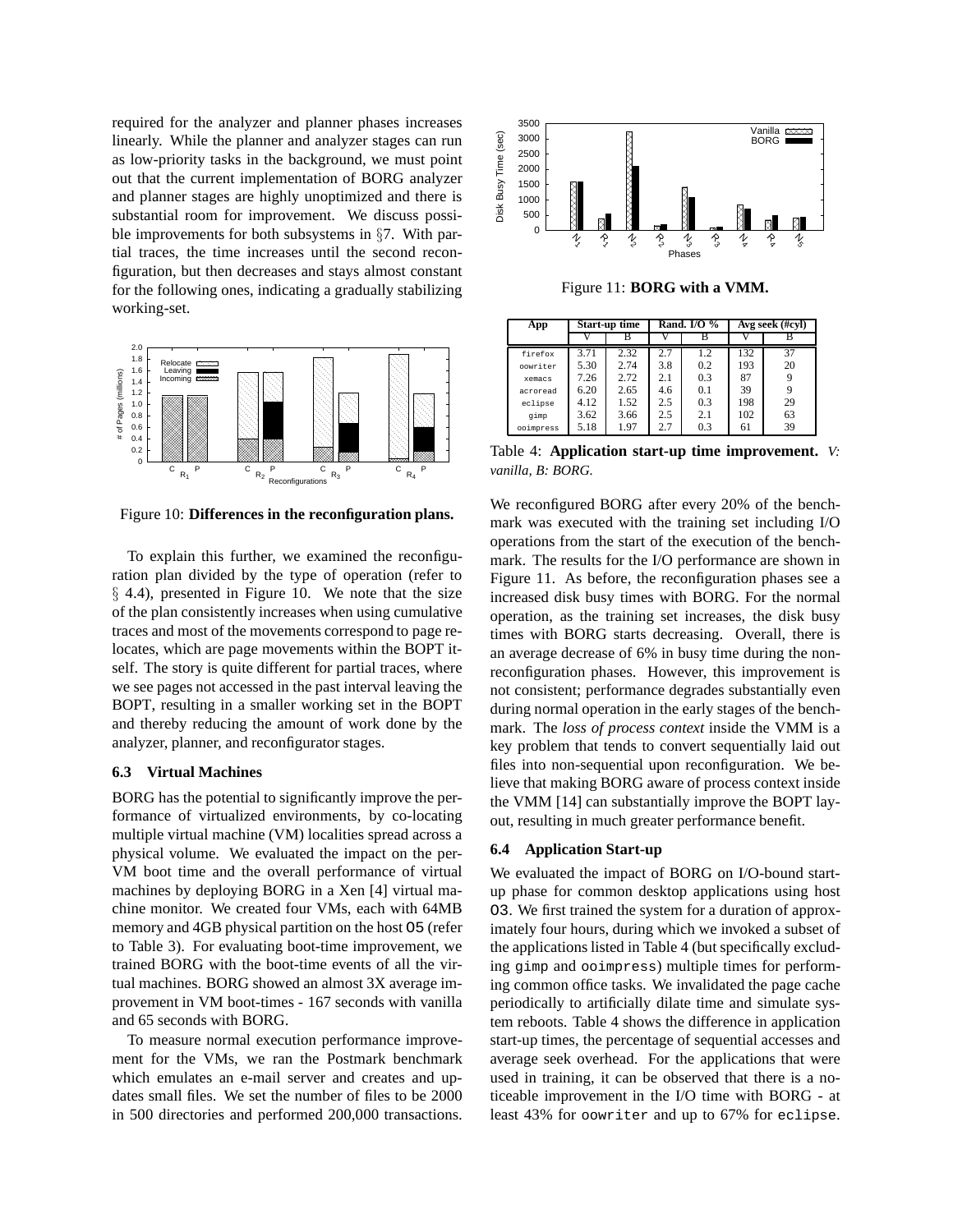

Figure 12: A sensitivity analysis of BORG performance to its configurable parameters.

Further, it is interesting to observe that although the percentage of sequential I/Os decreases for oowriter and acroread with BORG, there is an overall improvement in I/O performance, possibly due to a reduction in the rotational overhead . There is barely any difference in the performance for untrained application gimp. However, although ooimpress was not used in the training, its start-up user-time shows an improvement of 62% in the average I/O time; this can be attributed to large shared libraries also used by the oowriter which was included in training.

#### **6.5 Sensitivity Analysis**

To gain maximum performance improvement with BORG its configurable parameters – the reconfiguration interval, the BOPT size, and the BOPT write buffer fraction — must be carefully tuned for a given workload. To better understand the effects of these parameters, we replayed the developer and the SVN workload traces on host O1 varying each of these parameters over a range of values. In all the experiments, the trace replay begins at the same starting point, that is after a *base reconfiguration*, which uses the first six hours of the trace as the training period. We measure the relative efficiency of disk I/O using BORG averaged across the nonreconfiguration intervals by reporting the *improvement in disk busy time throughput* (referred to henceforth as "throughput improvement") when compared to a vanilla system.

#### **6.5.1 Reconfiguration Interval**

Figure 12 (left) shows the percentage improvement over the vanilla system. The reconfiguration interval is varied from 8 hours (18 reconfigurations) to 3 days (1 reconfiguration). To bootstrap the sensitivity analysis, the BOPT size is fixed to 1GB, with 50% reserved for write buffering in this experiment. For the developer workload, as the reconfiguration interval increases the throughput increases, the training set becomes larger, and BORG can more effectively capture the working-set. For the SVN workload, the performance decreases for higher intervals. This is because the SVN working-set changes quite frequently (elaboration in  $\S 2$  and Figure 1(c)).

#### **6.5.2 BOPT size**

We use the best-case reconfiguration intervals of 3 days for the developer and a day for the SVN workload from the previous experiment. We vary the BOPT size from 256MB to 8GB, of which the write buffer is always chosen as 50% of the BOPT size. Figure 12 (middle) shows that as the BOPT size increases, BORG's performance with the developer workload increases since the developer workload has a larger working set. When most of the blocks in the working set can be accommodated in the BOPT, the performance improvement stabilizes. Since the working set size for the SVN workload is relatively smaller, the performance improvement is almost same for the BOPT sizes >256MB.

#### **6.5.3 Write Buffer Variation**

From our previous results, we pick an interval of 3 days and 1 day and BOPT size of 2GB and 4GB for the developer and the SVN workloads respectively. We vary the write buffer from 0-100%. Figure 12 (right) shows that for the developer workload, not having a write buffer results in the lowest throughput. There is a steady increase in performance, peaking at 50% write buffer. Thereafter, it starts falling since read performance begins to degrade due to lesser available read cache. For the write-intensive SVN workload, the performance increases with increase in the write buffer size, since all the writes can be colocated in the BOPT partition.

**Configuring BORG parameters** The above experiments indicate that configuring parameters incorrectly can lead to sub-optimal performance improvements with BORG. Fortunately, iterative algorithms can be easily employed to identify better parameter combinations in a straightforward way. Exploring such iterative algorithms more formally is one aspect of our future work.

## **7 Discussion**

While our experiences with BORG have been mostly positive, there are several directions in which the current version can be either improved or extended. We now discuss some of the significant directions that can serve as subjects of future investigation.

**Analyzer and Planner optimization.** The current versions of the analyzer  $(\S 4.2)$  and the planner  $(\S 4.3)$  com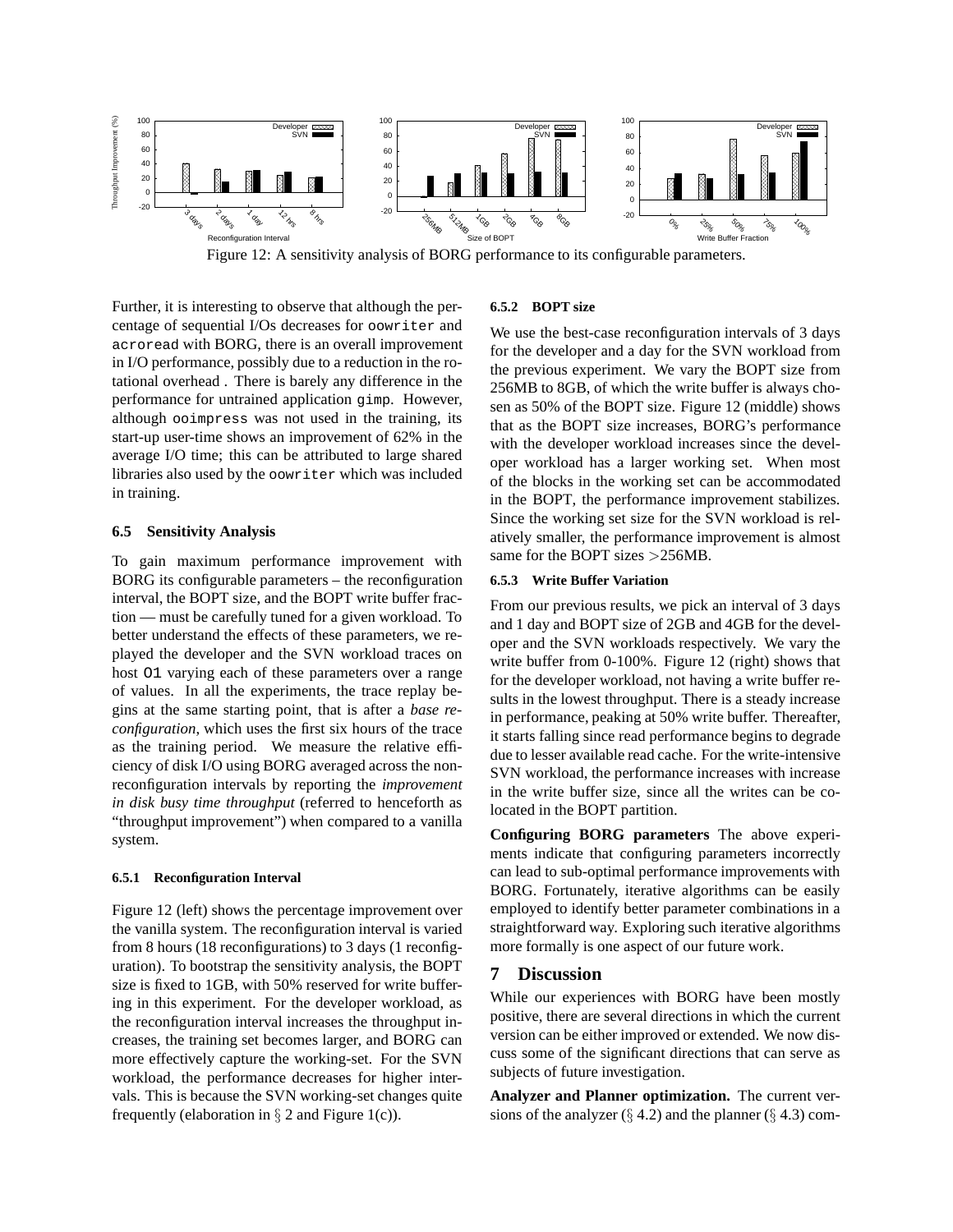ponents of BORG do not use the results of past executions and therefore incur higher overheads for every subsequent reconfiguration when using cumulative traces for training. Each of these components can be substantially optimized by making them more intelligent. The analyzer can build the master access graph incrementally rather than from scratch; likewise, the planner can incrementally create the new plan for BOPT reconfiguration during each iteration.

**Alternate BOPT layout strategies.** The current version of BORG uses a simple BOPT layout strategy starting from the most-connected vertex – the vertex with the highest sum of its edge-weights – in the master access graph, and then choosing the vertex most connected to it, and so on. Alternate layout strategies can be envisioned that potentially yield greater benefit. For instance, the placement can begin with the nodes connected to the highest weight edge, and then resorting to the same incremental addition of vertices. Alternatively, a distributed layout algorithm can be designed which uses many starting points for building the layout.

**Timely reconfiguration.** The current reconfiguration trigger in BORG is based on a fixed interval. However, opportune times for performing reconfiguration are during periods of no or low foreground I/O activity, especially for workloads that exhibit obvious idle or peak periods of activity. More sophisticated triggers can use alternate metrics to identify "unwanted" or "much needed" reconfiguration, such as the BOPT hit rate or the percentage of sequential accesses pre- and post- indirection to evaluate the effectiveness of the current BOPT layout. The above techniques can help substantially reduce the impact of reconfiguration to foreground I/O and increase the effectiveness of each reconfiguration operation.

**Avoiding performance degradation.** BORG can degrade performance for certain workloads, for instance, a read-intensive workload that has a very large or unstable working-set  $(\S$  6.2). Future versions of BORG can be made intelligent to measure the impact of reconfiguration on such workloads by comparing the percentage sequentiality and the spatial locality for the accesses before (vanilla) and after (BORG) the indirection operation. If these metrics degrade post-BORG, BORG can be disabled. Such a mechanism will allow system performance to degrade gracefully in the event that the workload is not conducive to benefit from block reorganization.

## **8 Related Work**

We examine related work by organizing the literature into block and file based approaches.

#### **8.1 Block level approaches**

Early work [41] on optimized data layout argued for placing the frequently accessed data in the center of the disk. Vongsathorn *et al.* [39] and Ruemmler and Wilkes [29] both propose Cylinder Shuffling. Ruemmler and Wilkes specifically demonstrated that performing relatively infrequent shuffling led to greater improvement in I/O performance. In Akyurek and Salem's work [2], the authors demonstrated the advantages of copying over shuffling and the importance of reorganization at the block (rather than cylinder) level. These early data clustering approaches emphasized on process- and access-pattern- agnostic block counts to perform the data reorganization and reported simulation-based results.

Researchers have also investigate self-optimizing RAID systems. Wilkes *et al.* proposed HP AutoRAID [40], a controller-based solution, that transparently adapts to workload changes by using a two-level storage hierarchy; the upper level provides data redundancy for popular data while the lower level provides RAID 5 parity protection for inactive data. Work on eager writing [42] and distorted mirrors [35] address mirrored/striped RAID configurations primarily for database OLTP workload (which are characterized by little locality or sequentiality) that choose to write to a free sector closest to the head position on one more disk drives. While we are yet to explore BORG's use in multi-disk systems, the optimizations used in BORG are different and mostly complementary to the above proposals, whereby BORG attempts to capture longer-term on-disk working-sets within a dedicated volume.

Hu *et al.*'s work on Disk Caching Disk [10] uses an additional logging disk (or disk partition) to perform writes sequentially and subsequently, destage to their original locations. Write buffering in BORG is slightly different in that writes to data already in the BOPT partition are written in place. The DCD work does not optimize for data read operations; BORG optimizes reads as well so head movement is substantially restricted.

Among recent work on block reorganization, C-Miner [17] uses advanced data mining techniques to mine correlations between block I/O requests. These techniques can be utilized in BORG to infer complex disk access patterns. The Intel Application Launch Accelerator [12] reorganizes blocks used during application start-up to be more sequential, but does not provide a generic solution to improve overall disk I/O performance of the system.

For throughput improvement, Schindler *et al.* have proposed free-block scheduling [18] and track-aligned extents [31] which use intelligent I/O scheduling rather than block reorganization. These are complementary techniques that can be used in conjunction with BORG.

Among block level approaches, our work is closest to ALIS [9], wherein frequently accessed blocks as well as block sequences are placed sequentially on a dedicated, reorganized area on the disk. There are key differences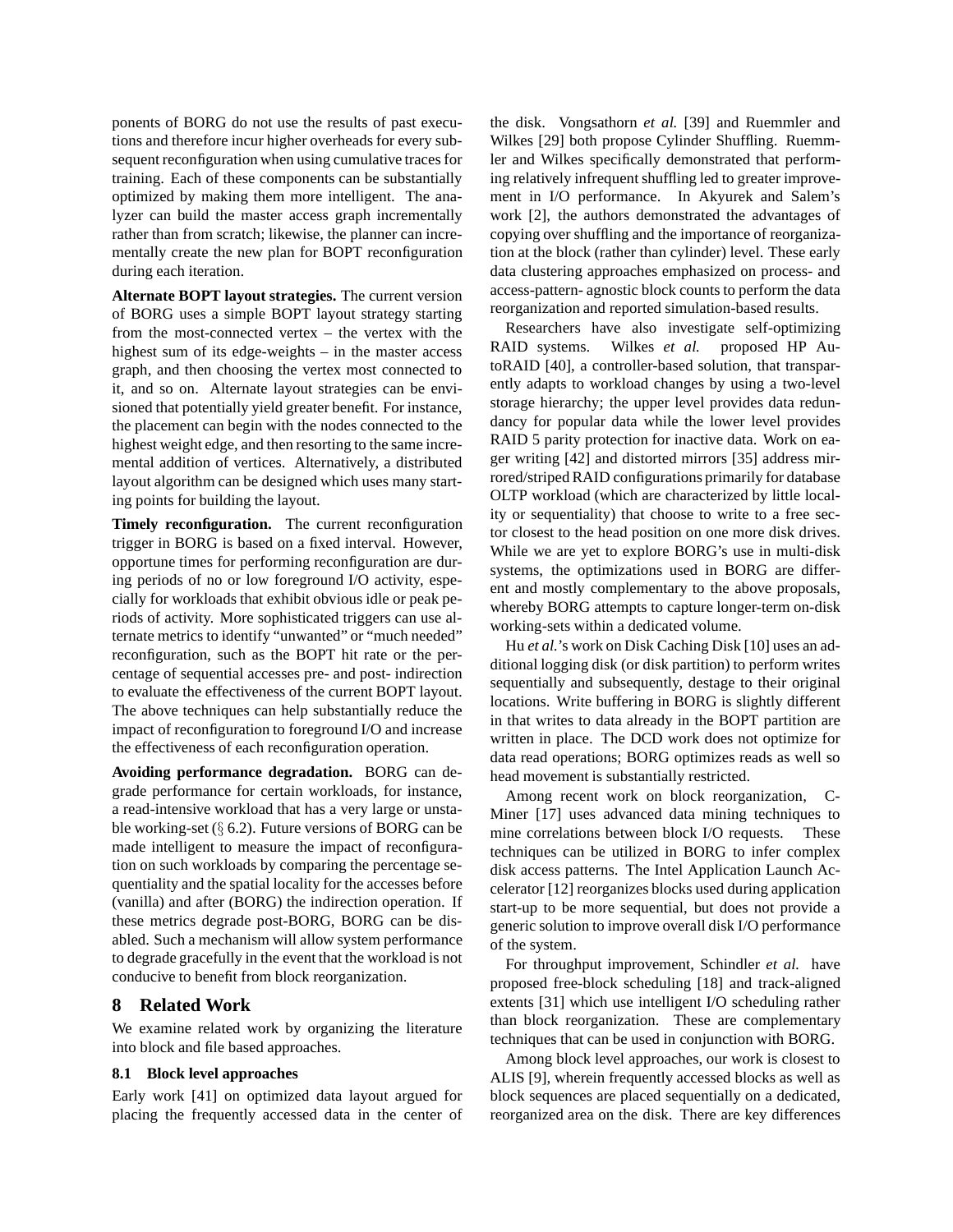in design and implementation, though. First, BORG incurs reduced space, maintenance, and metadata overhead since it maintains at most one copy of each data block. The multiple replicas in ALIS can become stale quickly in write-intensive workloads. Further, unlike BORG, ALIS does not optimize write traffic. Finally, the evaluation of ALIS techniques is performed using a disk simulator with trace playback. On the other hand, we implement and evaluate an actual system, thereby having the opportunity to address a greater detail of system implementation issues.

#### **8.2 File level approaches**

In one of the early file oriented approaches, Staelin *et al.* [36] proposed monitoring file accesses and moving frequently accessed files (entirely) to the center of the disk. Log-structured file systems (LFS [28]) offer superior performance for workloads with large number of small writes by batching disk writes to the end of a disk-sequential *log*. BORG writes all data to the BOPT partition to achieve a similar effect, but also attempts to co-locate a majority of read operations with the writes. Matthews *et al.* [19] proposed an optimization to LFS by incorporating data layout reorganization to improve read performance. Their use of block access graphs is similar to the process access graphs used in BORG. Their LFSspecific solution moves blocks within the LFS partition storing exactly one copy of each block at any time. Since BORG stores two copies, it can optimize for sequential and application-driven deterministic, non-sequential accesses simultaneously.

Researchers have also explored data- and applicationspecific layout mechanisms. Ganger and Kaashoek [6] advocate co-locating inodes and file blocks for small files. Conversely, PLACE [23], exposes the underlying layout structure to applications, so they can perform custom data placement. Sivathanu *et al.* [34] propose semantically-smart disk systems (SDS) that infer file system semantic associations for blocks, subsequently used for aligning files with track boundaries. Windows XP [21] uses the defragmenter for co-locating temporally correlated file data for speeding up application start-up events. BORG is a generic solution in comparison to the above approaches, since it creates a block reorganization mechanism that can adapt to an arbitrary workload.

Mac OS's HFS Plus [1] uses adaptive hot file clustering to migrate and sequentially store hot files of small sizes near the volume's metadata. In contrast, BORG operates at the block layer and sequentializes by copying (rather than migrating) hot block sequences, which may span either partial or multiple files.

Among file level approaches, BORG is closest to the FS2 [11]. FS2 proposes replication of frequently accessed blocks based on disk access patterns in file system free space. This strategy, unfortunately, also restricts the degree of seek and rotational-delay optimization due to the distribution of free space. Since FS2 may create multiple copies of a block simultaneously, staleness, and consequently, space and I/O bandwidth wastage, become important concerns (similar to those in ALIS); BORG maintains at most one extra copy of each block and its strength is in being a non-intrusive, storage-stack friendly, and file system independent (portable) solution.

## **9 Conclusions and Future Work**

We presented BORG, a self-optimizing layer in the storage stack that automatically reorganizes disk data layout to adapt to the workload's disk access patterns. BORG was designed to optimize both read and write traffic dynamically by making reads and writes more sequential and restricting majority of head movement within a small optimized disk partition. A Linux implementation of BORG was evaluated and shown to offer performance gains in the average case for varied workloads including office and developer class end-user systems, a web server, an SVN server, and a virtual machine monitor. Disk busy time reductions with BORG across these workloads during non-reconfiguration intervals range from 6% (for the VM workload) to 50% (for the developer server workload), with even greater improvements possible with careful parameter selection within BORG.

BORG performs occasionally worse than a vanilla system, specifically when a read-mostly workload drastically shifts its working set. BORG is able to easily address changing working-sets with a (possibly nonsequential) write workload, since it has the ability to absorb and sequentialize writes inside the BOPT. A sensitivity analysis revealed the importance of choosing the right configuration parameters for reconfiguration interval, BOPT size, and the write-buffer fraction. Fortunately, simple iterative algorithms can be quite effective in identifying the right parameter combination; a formal investigation of such an approach is an avenue for future work. The memory and CPU overheads incurred by BORG are modest, and with ample scope for further optimization. In summary, we believe that BORG offers a novel and practical approach to building self-optimizing storage systems that can offer large I/O performance improvements in commodity environments.

## **Acknowledgments**

We would like to thank the reviewers of this paper and especially our shepherd Ken Salem for insightful feedback that helped improve the content and presentation of this paper substantially. This work was supported in part by the NSF grants CNS-0747038 and IIS-0534530 and by DoE grant DE-FG02-06ER25739.